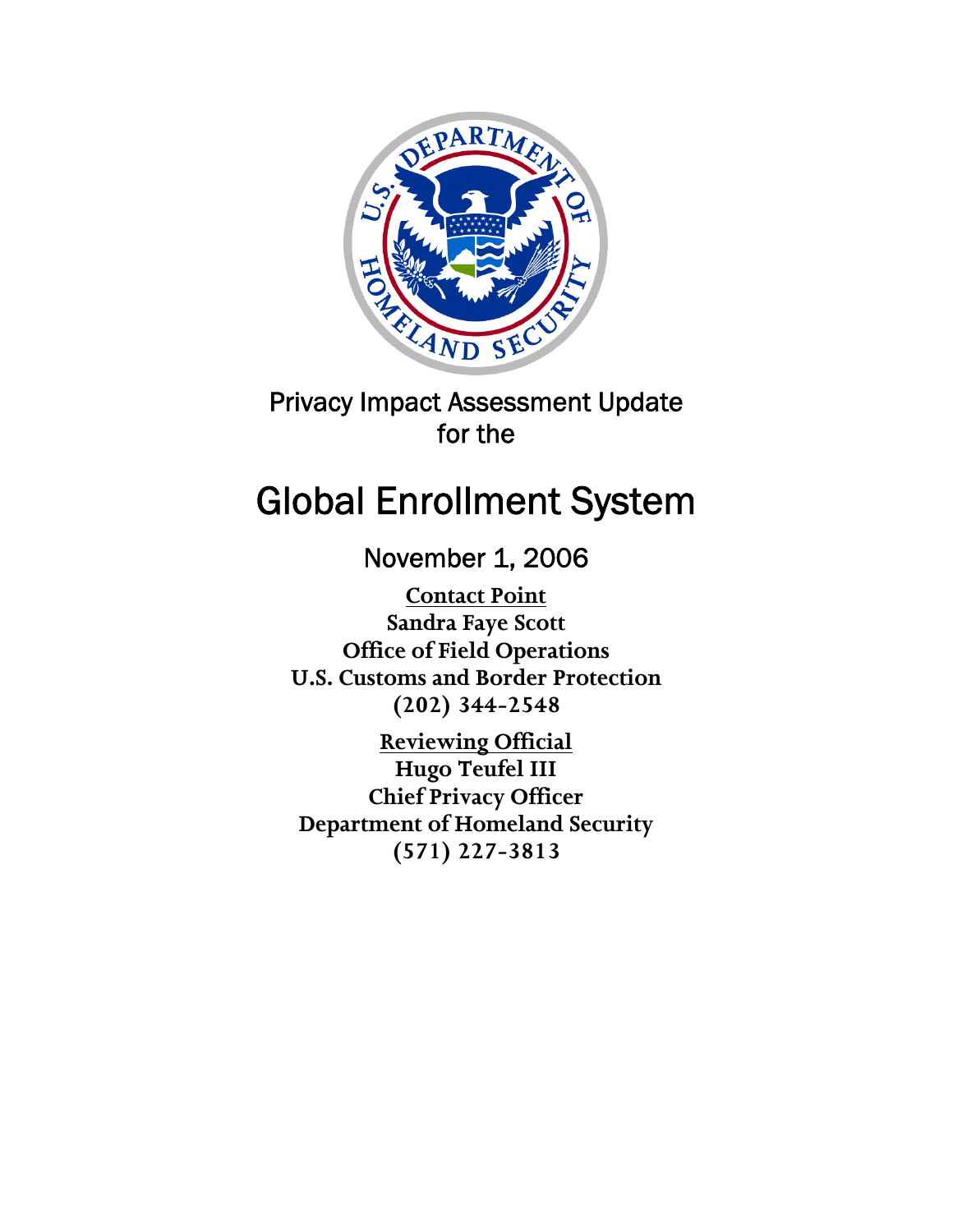

## Abstract

This is an update to the previous Global Enrollment System privacy impact assessment, dated April 20, 2006, in order to describe the new online application process, Global On-Line Enrollment System, for enrollment in Customs and Border Protection trusted traveler programs. With this update, CBP will be able to offer an on-line enrollment process to prospective and existing members of GES programs.

### Introduction

U.S. Customs and Border Protection (CBP), a component within the Department of Homeland Security (DHS), currently operates different trusted traveler programs at designated border ports of entry to expedite the processing of pre-approved, international, low-risk travelers effectively and efficiently through the border.

This PIA covers the rollout of the Global On-Line Enrollment System (GOES). GOES will allow prospective and existing members of GES trusted traveler programs to apply for and check status of enrollment via a secure web site.

An applicant interested in using the online application will visit the CBP website and choose the particular program of interest (NEXUS, SENTRI, FAST, US PASS). The applicant will review the trusted traveler program requirements prior to applying to the program. After reviewing the requirements, the applicant will click on the GOES web link. The applicant will provide the identical biographic data as is presently required for the paper application. The applicant has the option to provide an email address in order to receive username information via email and be notified via email when new information concerning the applicant is on GOES. In addition, the applicant will be asked to provide answers to a set of security questions. The applicant's answers will be maintained in GES and be used to verify access when an applicant has forgotten her username, password, or both. In those situations, a successful response to the security questions, the applicant will be required to set up a new password.

If a current member of any of the GES programs wishes to renew her application or apply for a different program, she will be asked to provide her membership identification number to retrieve application data from GES. A new applicant will be required to input all data required. Upon completion of the application, all applicants must go to Pay.gov to pay the application fee. Pay.gov will provide to CBP the tracking number and the amount paid. No credit card information will be collected or maintained by CBP.

Throughout the application process, GOES will provide the applicant with status and further instructions to finalize their enrollment. Applicants using GOES will receive instructions, such as setting up interviews, approval and denial letters only though GOES.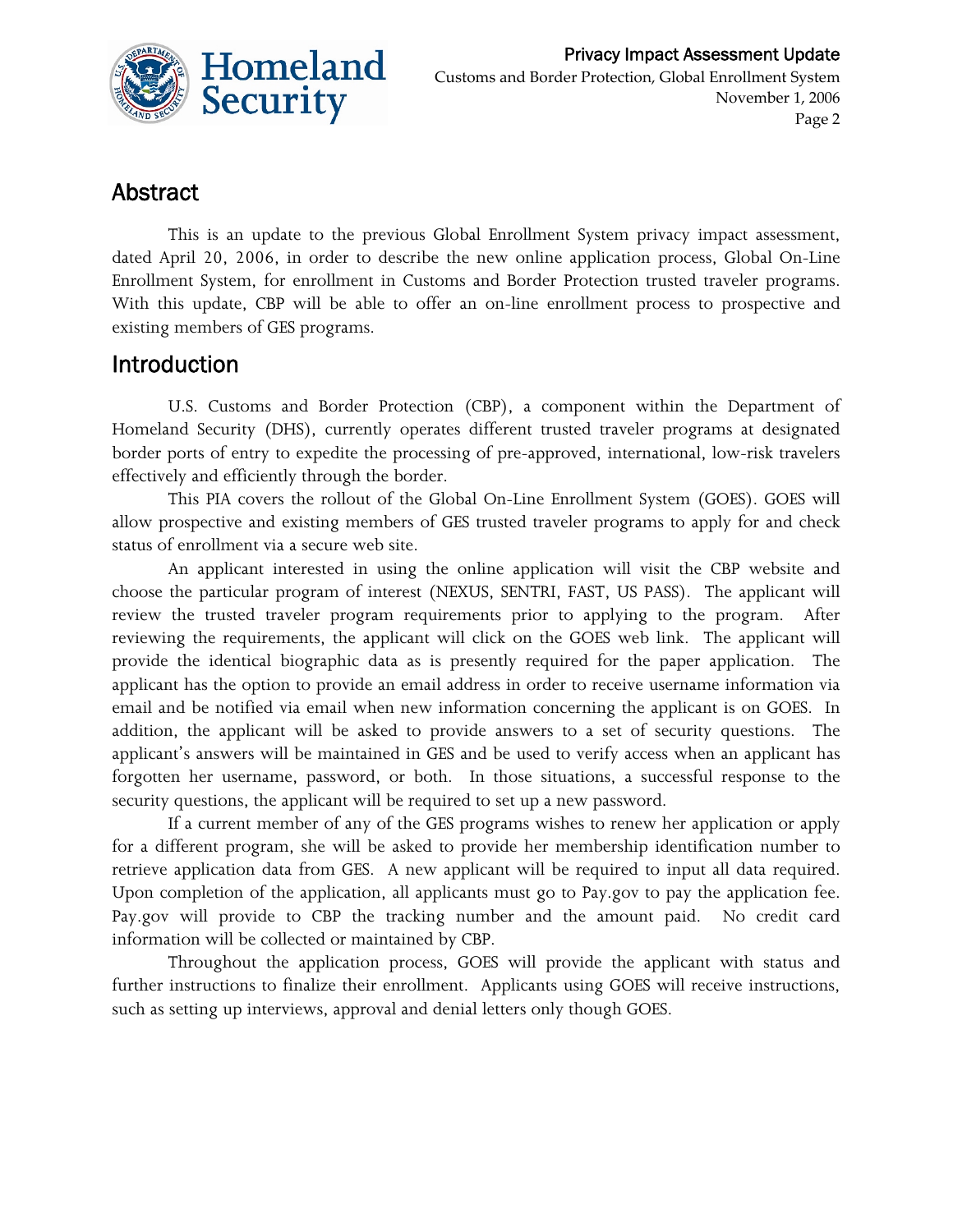

## Changes to GES

GOES, the front end online application of GES, will allow applicants to apply online for membership to trusted traveler programs. GOES is a fully automated application submission process that includes support for on-line payment processing for fee collection. GOES will collect the same information that is currently collected via the paper application. The applicant will provide the identical biographic data as is presently required for the paper application. In order to facilitate the online transaction, CBP will also collect answers to pre-determined security questions, Pay.gov's tracking number and amount paid, and optionally email address.

## Reason for Changes

This PIA update is required based on the pending implementation of the online application for GES. GOES will streamline that application process by allowing for an electronic enrollment process. It will make the information collection process more efficient and more accurate as it will be entered by the applicant and will no longer be "re-keyed" into GES. This will reduce the number of keystroke errors in the database thereby making it more accurate. Also hand written applications are often illegible and may be incorrectly transcribed into GES. Additionally, privacy is enhanced due to the fact that an individual processor, who does not have the ability to approve the application, is no longer required to see the personal information for its entry into GES.

## Privacy Impact Analysis

#### **Data Collection**

As noted above, GOES will collect the identical information that is currently collected via the paper application process. In addition, the applicant will be asked to provide answers to a set of security questions. The applicant's answers will be maintained in GES and be used to verify access when an applicant has forgotten her username, password, or both. Upon completion of the application, all applicants must go to Pay.gov to pay the application fee. Pay.gov will provide to CBP the tracking number and the amount paid. No credit card information will be collected or maintained by CBP.

#### **Data Use**

There are no new uses of data currently being collected for GES based on this update. The security question data will only be used to ascertain identity in the event a username and password are forgotten. If provided, the email address will be used to send username information and may be used to contact the individual to inform them to check GOES for status information; all other communication will be conducted through GOES.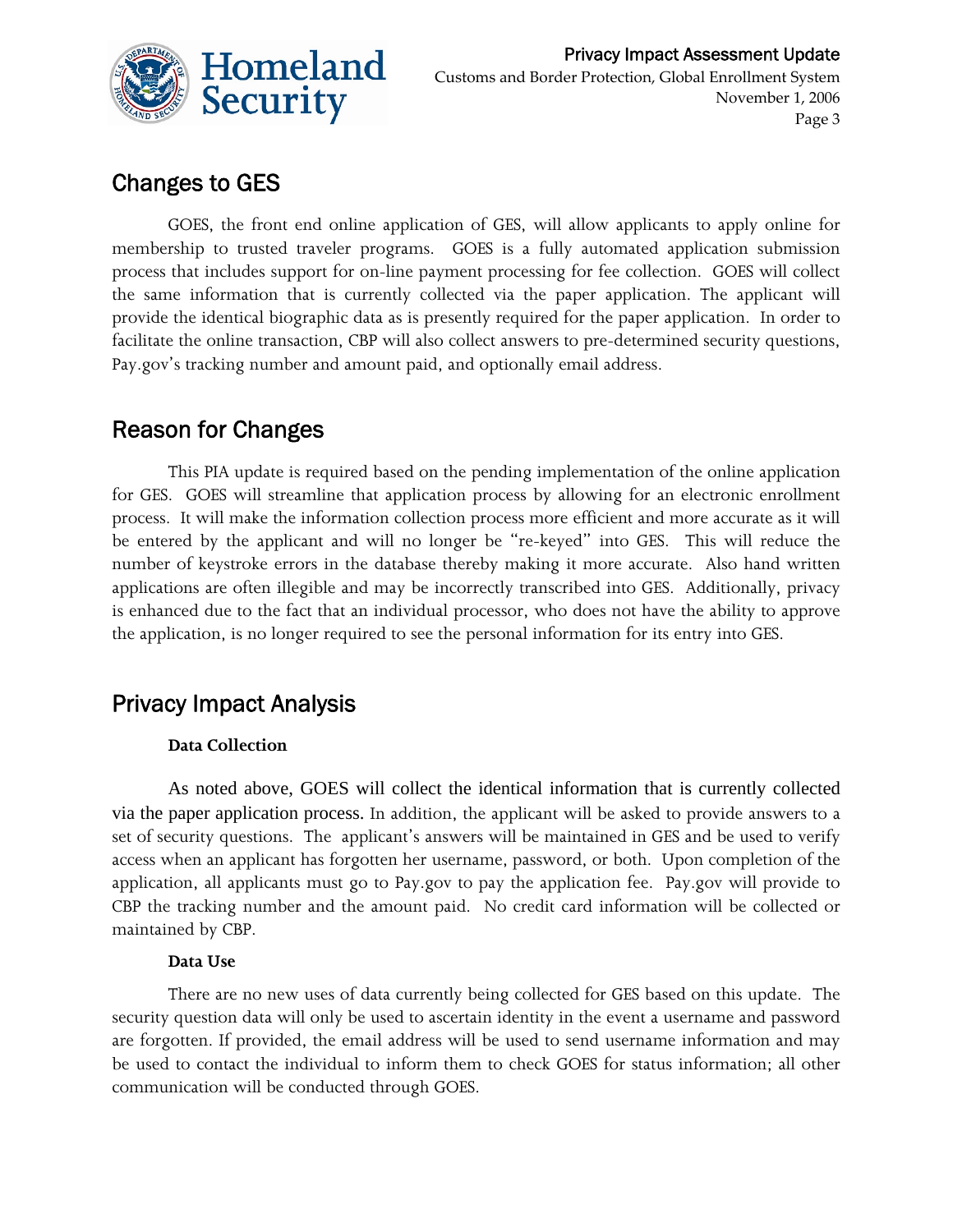

#### **Data Disclosure**

There are no additional data disclosures from CBP.

#### **Notice**

Notice will be provided by this PIA update, of CBP's use of an electronic enrollment system. Press releases will be issued to the public to announce the new process. A privacy statement that an applicant acknowledges is published on the website where the applicant information is collected.

#### **Informed Consent**

As described in previous PIA, the collected data is used only for the purposes of border and immigration management, national security, and law enforcement. Individuals have no opportunity to consent to or refuse the use of their data for any of these purposes. The trusted traveler programs are voluntary in nature. There is no change to this as a result of the implementation of the GOES component.

#### **Redress**

CBP has a Customer Satisfaction Unit in its Office of Field Operations to provide redress with respect to incorrect or inaccurate information collected or maintained by its electronic systems. If a traveler believes that CBP actions are the result of incorrect or inaccurate information, then inquiries should be directed to the Customer Satisfaction Unit at the following address: Customer Satisfaction Unit, Office of Field Operations, U.S. Customs and Border Protection, Room 5.5-C, 1300 Pennsylvania Avenue, NW, Washington, DC 20229, fax (202) 344-2791. Individuals making inquiries should provide as much identifying information as possible regarding them, to specify the record(s) at issue. The Customer Satisfaction Unit will respond in writing to each inquiry. Additionally, persons who have applied to become trusted travelers and persons who have been accepted into one or more trusted traveler program may contact the Customer Satisfaction Unit to obtain a copy of their submitted application data.

#### **Security**

 GOES is maintained on CBP's secured network. The CBP web site uses technology through the implementation of secure sockets layer (SSL0 communications between the CBP web server and the applicants web browser, to secure the transmission of the application data from the initial creation of a username and password to the finalization of the application. In the initial set up of the username and password, security questions are asked so that if the username and password are forgotten, the applicant can still gain access to the web site. In the event the username and password are forgotten, the applicant will be required to set up a new password for future use.